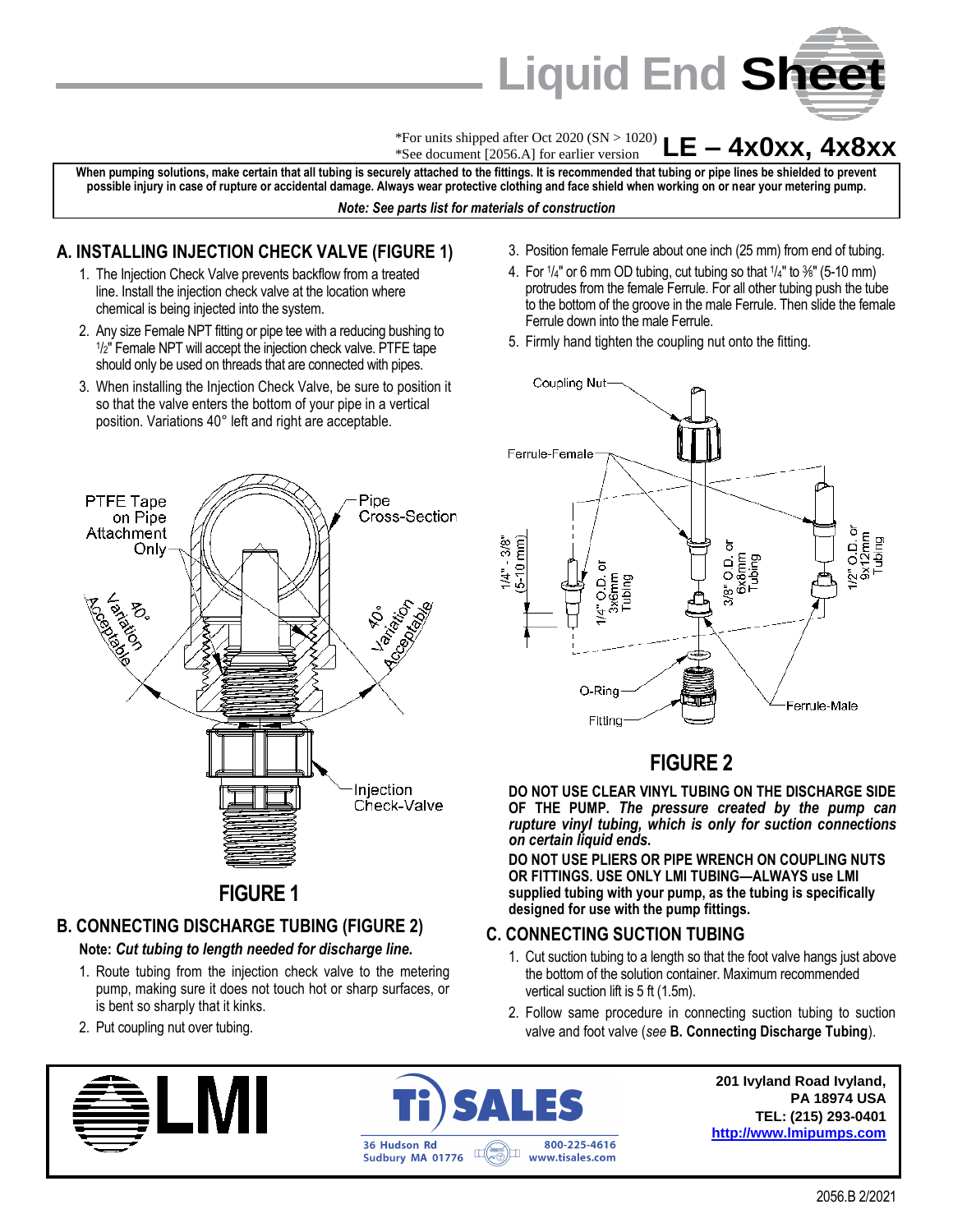# **LE – 4x0xx, 4x8xx**

| <b>Number</b><br><b>Number</b><br>410xx<br>450xx<br>460xx<br>418xx<br>498xx<br>490xx<br>458xx<br>468xx<br>38578<br>1<br>$\mathbf{1}$<br>38579<br>$\mathbf{1}$<br>38561<br>38562<br>1<br>Pump Head<br>10<br>38595<br>$\mathbf{1}$<br>38596<br>1<br>36159<br>$\mathbf{1}$<br>$\mathbf{1}$<br>37745<br>40<br>O-Ring<br>48349<br>4<br>$\overline{4}$<br>$\overline{4}$<br>4<br>4<br>4<br>$\overline{4}$<br>$\overline{4}$<br>100<br>O-Ring<br>36103<br>4<br>4<br>4<br>$\overline{\mathbf{4}}$<br>4<br>4<br>$\overline{4}$<br>4<br>30916<br>$\mathbf{1}$<br>1<br>30917<br>$\mathbf{1}$<br>1<br>LiquiframTM<br>190<br>$\mathbf{1}$<br>31420<br>$\mathbf{1}$<br>31419<br>$\mathbf{1}$<br>1<br>230<br>Injection Valve Body<br>48617<br>$\mathbf{1}$<br>1<br>$\mathbf{1}$<br>$\mathbf{1}$<br>$\mathbf{1}$<br>1<br>1<br>1 | Key | <b>Description</b>                             | Part | <b>QUANTITY</b> |  |  |  | <b>QUANTITY</b> |  |  |  |
|-----------------------------------------------------------------------------------------------------------------------------------------------------------------------------------------------------------------------------------------------------------------------------------------------------------------------------------------------------------------------------------------------------------------------------------------------------------------------------------------------------------------------------------------------------------------------------------------------------------------------------------------------------------------------------------------------------------------------------------------------------------------------------------------------------------------|-----|------------------------------------------------|------|-----------------|--|--|--|-----------------|--|--|--|
|                                                                                                                                                                                                                                                                                                                                                                                                                                                                                                                                                                                                                                                                                                                                                                                                                 |     |                                                |      |                 |  |  |  |                 |  |  |  |
|                                                                                                                                                                                                                                                                                                                                                                                                                                                                                                                                                                                                                                                                                                                                                                                                                 |     |                                                |      |                 |  |  |  |                 |  |  |  |
|                                                                                                                                                                                                                                                                                                                                                                                                                                                                                                                                                                                                                                                                                                                                                                                                                 |     |                                                |      |                 |  |  |  |                 |  |  |  |
|                                                                                                                                                                                                                                                                                                                                                                                                                                                                                                                                                                                                                                                                                                                                                                                                                 |     |                                                |      |                 |  |  |  |                 |  |  |  |
|                                                                                                                                                                                                                                                                                                                                                                                                                                                                                                                                                                                                                                                                                                                                                                                                                 |     |                                                |      |                 |  |  |  |                 |  |  |  |
|                                                                                                                                                                                                                                                                                                                                                                                                                                                                                                                                                                                                                                                                                                                                                                                                                 |     |                                                |      |                 |  |  |  |                 |  |  |  |
|                                                                                                                                                                                                                                                                                                                                                                                                                                                                                                                                                                                                                                                                                                                                                                                                                 |     |                                                |      |                 |  |  |  |                 |  |  |  |
|                                                                                                                                                                                                                                                                                                                                                                                                                                                                                                                                                                                                                                                                                                                                                                                                                 |     |                                                |      |                 |  |  |  |                 |  |  |  |
|                                                                                                                                                                                                                                                                                                                                                                                                                                                                                                                                                                                                                                                                                                                                                                                                                 |     |                                                |      |                 |  |  |  |                 |  |  |  |
|                                                                                                                                                                                                                                                                                                                                                                                                                                                                                                                                                                                                                                                                                                                                                                                                                 |     |                                                |      |                 |  |  |  |                 |  |  |  |
|                                                                                                                                                                                                                                                                                                                                                                                                                                                                                                                                                                                                                                                                                                                                                                                                                 |     |                                                |      |                 |  |  |  |                 |  |  |  |
|                                                                                                                                                                                                                                                                                                                                                                                                                                                                                                                                                                                                                                                                                                                                                                                                                 |     |                                                |      |                 |  |  |  |                 |  |  |  |
|                                                                                                                                                                                                                                                                                                                                                                                                                                                                                                                                                                                                                                                                                                                                                                                                                 |     |                                                |      |                 |  |  |  |                 |  |  |  |
|                                                                                                                                                                                                                                                                                                                                                                                                                                                                                                                                                                                                                                                                                                                                                                                                                 |     |                                                |      |                 |  |  |  |                 |  |  |  |
|                                                                                                                                                                                                                                                                                                                                                                                                                                                                                                                                                                                                                                                                                                                                                                                                                 |     |                                                |      |                 |  |  |  |                 |  |  |  |
|                                                                                                                                                                                                                                                                                                                                                                                                                                                                                                                                                                                                                                                                                                                                                                                                                 |     |                                                |      |                 |  |  |  |                 |  |  |  |
| 250<br>Ceramic Weight<br>10322<br>$\mathbf{1}$<br>$\mathbf{1}$<br>$\mathbf{1}$<br>1<br>1<br>1<br>1<br>1                                                                                                                                                                                                                                                                                                                                                                                                                                                                                                                                                                                                                                                                                                         |     |                                                |      |                 |  |  |  |                 |  |  |  |
| $\mathbf{1}$<br>$\mathbf{1}$<br>1<br>260<br>Foot Valve Coupling<br>36204<br>$\mathbf{1}$<br>1<br>$\mathbf{1}$<br>1<br>1                                                                                                                                                                                                                                                                                                                                                                                                                                                                                                                                                                                                                                                                                         |     |                                                |      |                 |  |  |  |                 |  |  |  |
| 270<br>Foot Valve Strainer<br>10123<br>$\mathbf{1}$<br>$\mathbf{1}$<br>1<br>$\mathbf{1}$<br>$\mathbf{1}$<br>1<br>1<br>1                                                                                                                                                                                                                                                                                                                                                                                                                                                                                                                                                                                                                                                                                         |     |                                                |      |                 |  |  |  |                 |  |  |  |
| 25636-16<br>1<br>1                                                                                                                                                                                                                                                                                                                                                                                                                                                                                                                                                                                                                                                                                                                                                                                              | 350 | Tubing,<br>Suction & Discharge<br>4xxxl        |      |                 |  |  |  |                 |  |  |  |
| 10342-16<br>1<br>1<br>1<br>1                                                                                                                                                                                                                                                                                                                                                                                                                                                                                                                                                                                                                                                                                                                                                                                    |     |                                                |      |                 |  |  |  |                 |  |  |  |
| 10142-16<br>$\mathbf{1}$<br>$\mathbf{1}$                                                                                                                                                                                                                                                                                                                                                                                                                                                                                                                                                                                                                                                                                                                                                                        |     |                                                |      |                 |  |  |  |                 |  |  |  |
| $\overline{2}$<br>$\overline{c}$<br>49087                                                                                                                                                                                                                                                                                                                                                                                                                                                                                                                                                                                                                                                                                                                                                                       | 602 | <b>Check Valve</b>                             |      |                 |  |  |  |                 |  |  |  |
| 49088<br>$\overline{c}$<br>$\overline{c}$<br>$\overline{\mathbf{c}}$<br>$\overline{\mathbf{c}}$<br>2<br>$\overline{c}$                                                                                                                                                                                                                                                                                                                                                                                                                                                                                                                                                                                                                                                                                          |     |                                                |      |                 |  |  |  |                 |  |  |  |
| 37335<br>$\ensuremath{\mathsf{3}}$<br>$\mathbf{3}$                                                                                                                                                                                                                                                                                                                                                                                                                                                                                                                                                                                                                                                                                                                                                              | 603 | Cartridge Valve                                |      |                 |  |  |  |                 |  |  |  |
| 3<br>3<br>3<br>37338<br>3<br>3<br>3                                                                                                                                                                                                                                                                                                                                                                                                                                                                                                                                                                                                                                                                                                                                                                             |     |                                                |      |                 |  |  |  |                 |  |  |  |
| 49109<br>$\mathbf{1}$<br>1<br>1<br>1<br>1<br>1                                                                                                                                                                                                                                                                                                                                                                                                                                                                                                                                                                                                                                                                                                                                                                  | 606 | Liquid End Hardware                            |      |                 |  |  |  |                 |  |  |  |
| 49110<br>$\mathbf{1}$<br>1                                                                                                                                                                                                                                                                                                                                                                                                                                                                                                                                                                                                                                                                                                                                                                                      |     |                                                |      |                 |  |  |  |                 |  |  |  |
| 49099<br>$\mathbf{1}$<br>1                                                                                                                                                                                                                                                                                                                                                                                                                                                                                                                                                                                                                                                                                                                                                                                      | 607 | Foot Valve                                     |      |                 |  |  |  |                 |  |  |  |
| 49100<br>$\mathbf{1}$<br>$\mathbf{1}$<br>1<br>1<br>1<br>$\mathbf{1}$                                                                                                                                                                                                                                                                                                                                                                                                                                                                                                                                                                                                                                                                                                                                            |     |                                                |      |                 |  |  |  |                 |  |  |  |
| 608<br><b>Injection Valve</b><br>48728<br>$\mathbf 1$<br>1<br>$\mathbf{1}$<br>$\mathbf 1$<br>$\mathbf{1}$<br>$\mathbf{1}$<br>1<br>1                                                                                                                                                                                                                                                                                                                                                                                                                                                                                                                                                                                                                                                                             |     |                                                |      |                 |  |  |  |                 |  |  |  |
| 4<br>$\overline{4}$<br>77382                                                                                                                                                                                                                                                                                                                                                                                                                                                                                                                                                                                                                                                                                                                                                                                    | 613 | Tubing Connection Kit (inch)<br>4xxxl          |      |                 |  |  |  |                 |  |  |  |
| $\overline{4}$<br>$\overline{4}$<br>$\overline{4}$<br>$\overline{4}$<br>77383                                                                                                                                                                                                                                                                                                                                                                                                                                                                                                                                                                                                                                                                                                                                   |     |                                                |      |                 |  |  |  |                 |  |  |  |
| 4<br>77384<br>$\overline{\mathcal{A}}$                                                                                                                                                                                                                                                                                                                                                                                                                                                                                                                                                                                                                                                                                                                                                                          |     |                                                |      |                 |  |  |  |                 |  |  |  |
| $\overline{\mathbf{4}}$<br>$\overline{\mathbf{4}}$<br>77378                                                                                                                                                                                                                                                                                                                                                                                                                                                                                                                                                                                                                                                                                                                                                     |     | <b>Tubing Connection Kit (metric)</b><br>4xxxM |      |                 |  |  |  |                 |  |  |  |
| 77379<br>$\overline{\mathbf{4}}$<br>4<br>$\overline{\mathbf{4}}$<br>$\overline{\mathbf{4}}$                                                                                                                                                                                                                                                                                                                                                                                                                                                                                                                                                                                                                                                                                                                     |     |                                                |      |                 |  |  |  |                 |  |  |  |
| 77380<br>4<br>4                                                                                                                                                                                                                                                                                                                                                                                                                                                                                                                                                                                                                                                                                                                                                                                                 |     |                                                |      |                 |  |  |  |                 |  |  |  |
| $\overline{4}$<br>$\overline{\mathbf{4}}$<br>615<br><b>Check Valve Fitting</b><br>48787<br>4<br>$\overline{\mathcal{A}}$<br>$\overline{\mathbf{4}}$<br>$\overline{4}$<br>4<br>$\overline{\mathbf{4}}$                                                                                                                                                                                                                                                                                                                                                                                                                                                                                                                                                                                                           |     |                                                |      |                 |  |  |  |                 |  |  |  |
| 617<br>Injection Valve Cartridge<br>48795<br>1<br>1<br>1<br>1<br>1<br>1<br>1<br>1                                                                                                                                                                                                                                                                                                                                                                                                                                                                                                                                                                                                                                                                                                                               |     |                                                |      |                 |  |  |  |                 |  |  |  |
| $\mathbf{1}$<br>$\mathbf{1}$<br>1<br>MFV Assembly Kit<br>$\mathbf{1}$<br>1<br>1<br>57708                                                                                                                                                                                                                                                                                                                                                                                                                                                                                                                                                                                                                                                                                                                        | 620 |                                                |      |                 |  |  |  |                 |  |  |  |
| 4x0Sx and 4x8Sx<br>57710<br>1<br>1                                                                                                                                                                                                                                                                                                                                                                                                                                                                                                                                                                                                                                                                                                                                                                              |     |                                                |      |                 |  |  |  |                 |  |  |  |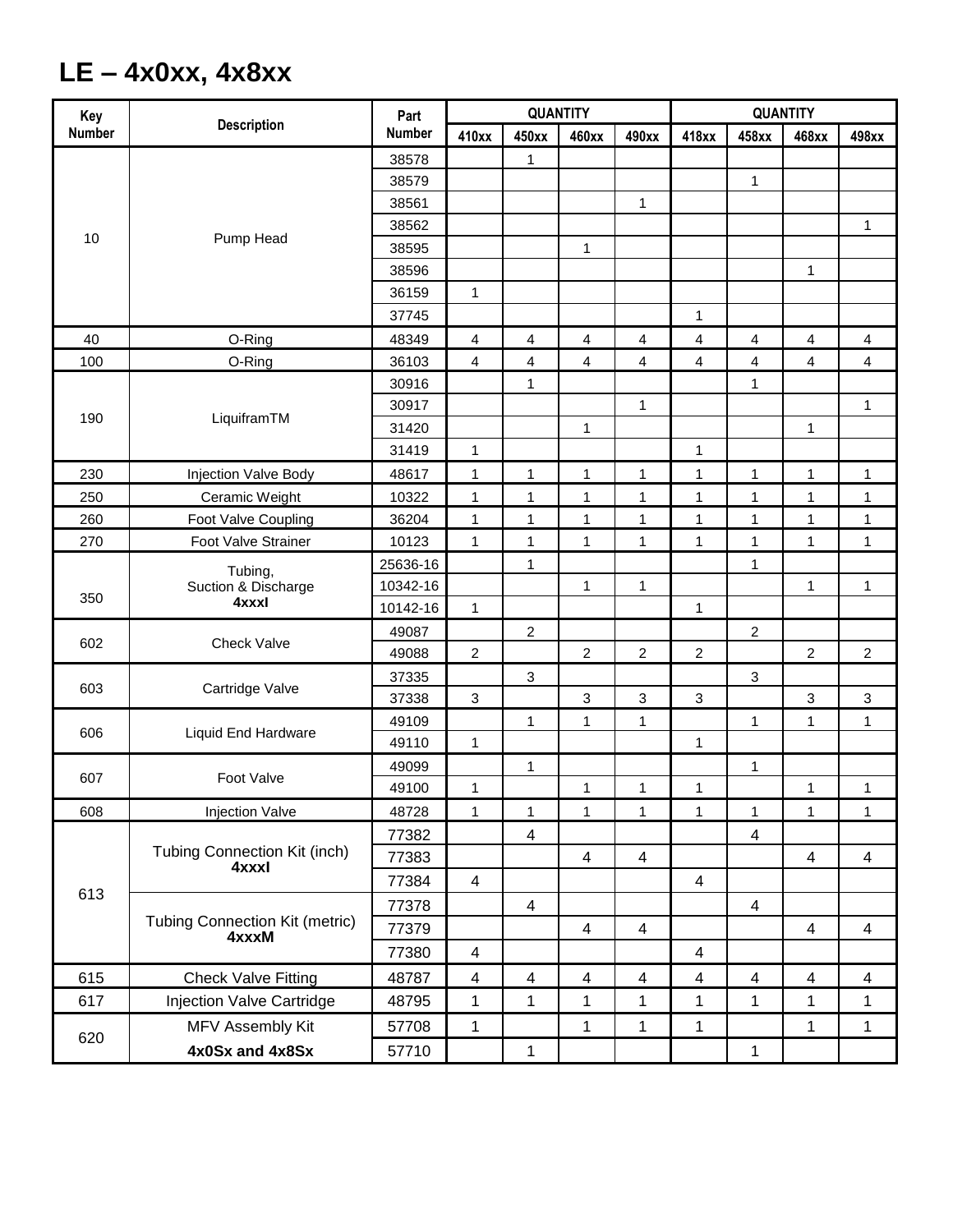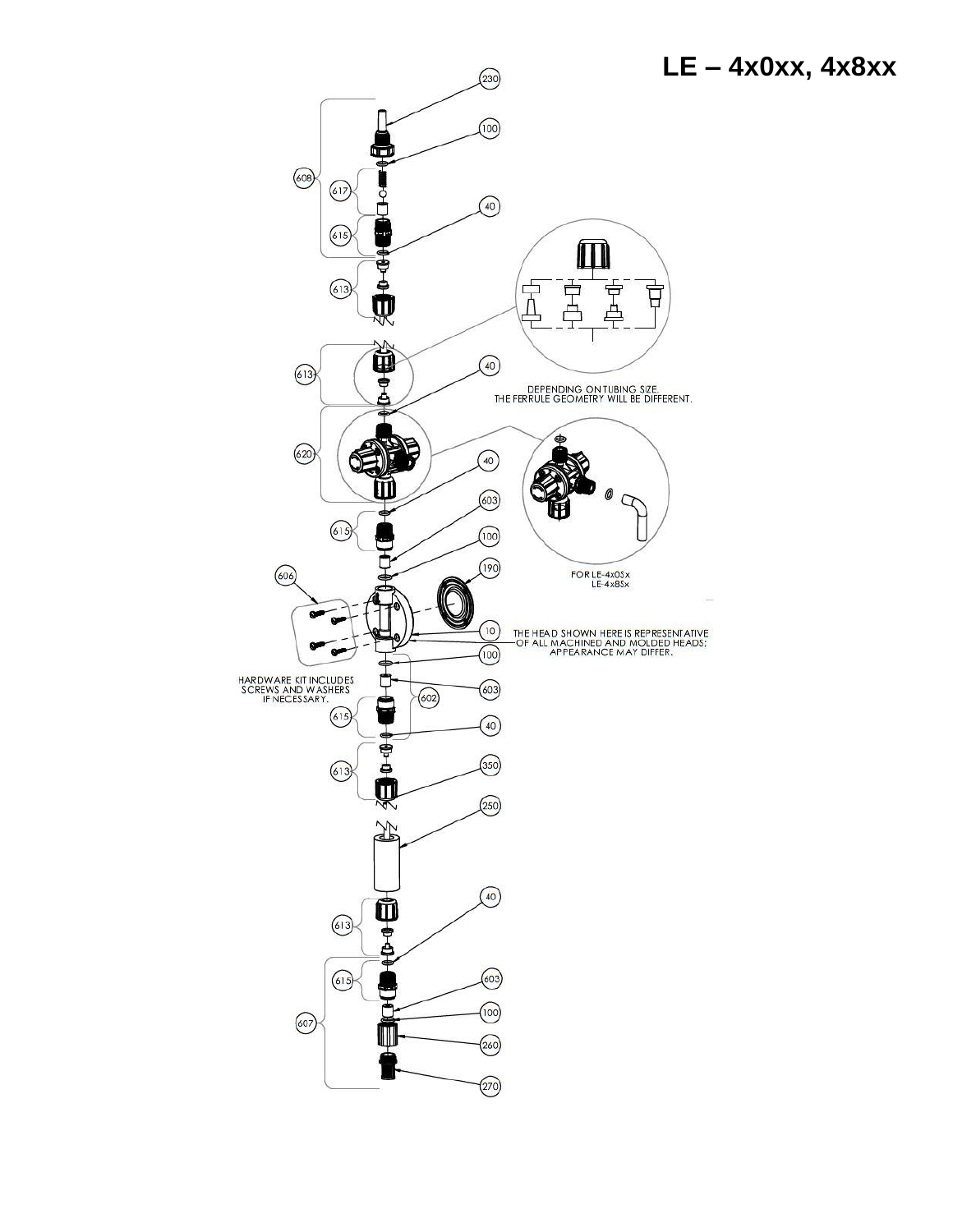# **FOR LIQUID ENDS 4xxNx**

#### **D. PRIMING**

When all precautionary steps have been taken, the pump is mounted, and the tubing is securely attached, you may now start priming the pump.

- 1. Plug in or switch the pump on.
- 2. While the pump is running, set at 100% speed and 100% stroke length.
- 3. The suction tubing should begin to fill with solution from the tank.
- 4. A small amount of solution will begin to discharge out the discharge valve. Once this happens, **SHUT THE PUMP OFF.**
- 5. The pump is now primed.

*Note: The pumps are normally self priming if suction lift is less than 5 feet (1.5 meters), check valves are wet (there is usually water in the pump head when shipped from the factory), and the steps above are followed. If the pump does not self prime, you can choose one of 2 ways to help prime:*

- 1. Remove the discharge valve and discharge cartridges and slowly pour water or solution into the pump head until it is filled. Replace cartridge and discharge valve and repeat steps above.
- 2. Temporarily improve suction conditions by pumping from a container closer to or above pump.

#### **E. DEPRESSURIZING THE DISCHARGE LINE**

*ALWAYS wear protective clothing, face shield, safety glasses and gloves when performing any maintenance or replacement on your pump.*

1. Be sure the injection Check Valve is properly installed and is operating. If a shut off valve has been installed downstream of the Injection Valve, it should be closed

#### 2. **Line Depressurization:**

To reduce the risk of chemical splash during disassembly or maintenance, all installations should be equipped with line depressurization capability. Installing a multifunction Valve is one way to include this capability. Refer to the operating instructions of the valve or device.



**When tubing connections are loosened, chemical will drain from the line. Use appropriate safety precautions to avoid contact with chemical.**